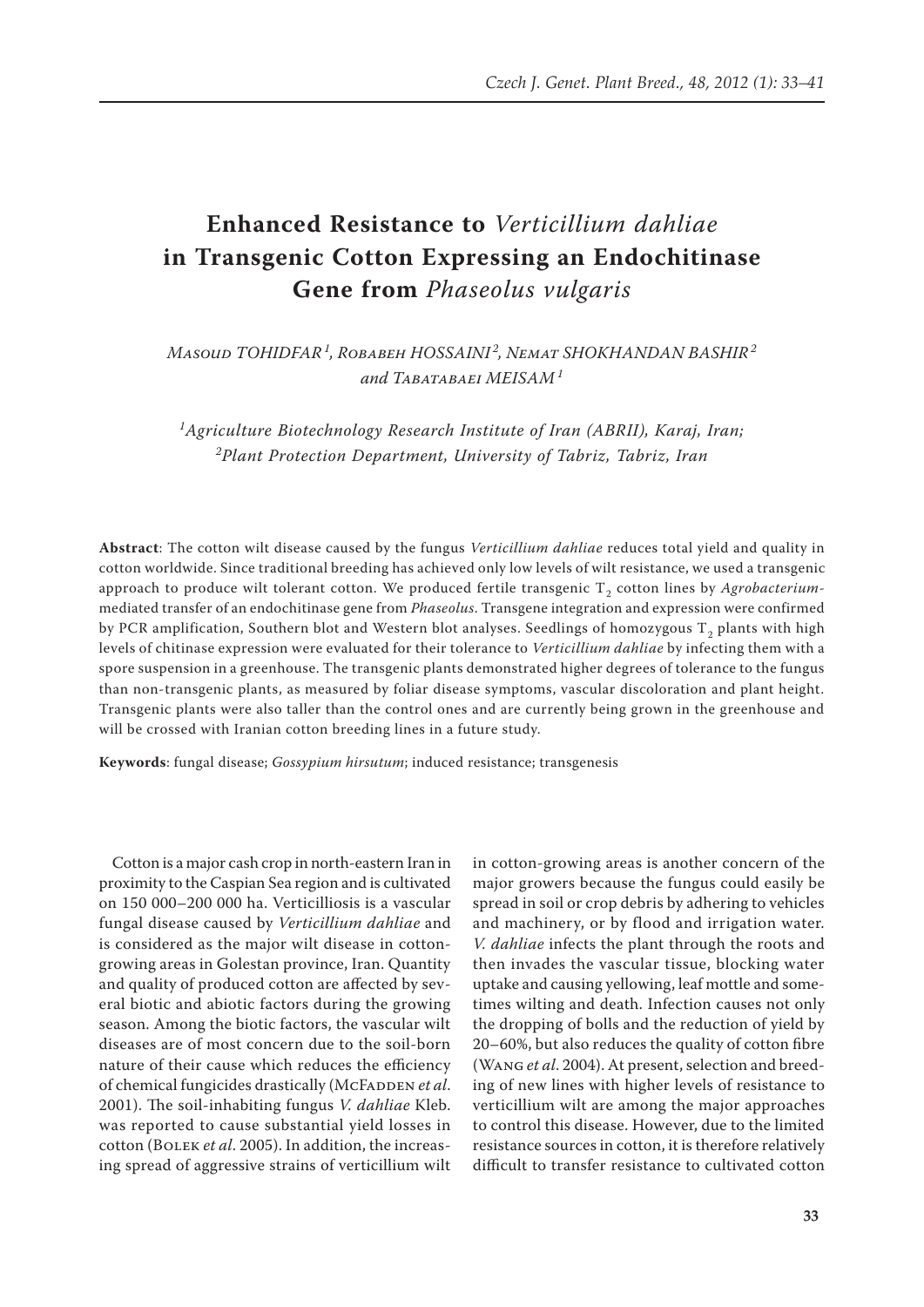and to select cultivars with a high level of resistance to verticillium wilt via conventional plant breeding. Also, the development of resistant plants through conventional plant breeding is time-consuming and laborious. Hence, the selection of new varieties with high levels of resistance to the disease using biotechnological approaches and development of new cotton cultivars resistant to verticillium wilt are the most effective and feasible approaches to combat the problem (Mert *et al*. 2005).

On the other hand, plants have developed various mechanisms to defend themselves against these fungi which include the production of low molecular weight secondary metabolites, proteins and peptides with antifungal activity (Wu & BRADFORD 2003). Among all induced responses, production of "Pathogenesis Related (PR) proteins" is the most important because they can lead to an increased resistance of the whole plant against a pathogenic attack (SEXTON & HOWLETT 2006). Among antifungal PR proteins, chitinase is of great biotechnological interest for engineering plants to increase resistance to phytopathogenic fungi (Dempsey *et al*. 1998). The enzyme chitinase is capable of degrading chitin, a linear homopolymer of β-1,4-N-acetyl-Dglucosamine residues, which constitutes 3–60% of the cell wall of most fungi (Collinge *et al*. 1993). Boller *et al*. (1983) identified an endogenous chitinase activity in cotton which increased 4.7 fold after ethylene treatment. However, it was reported that the endogenous production of chitinase in cotton was not sufficient to control the disease. Chitinase genes have been used to engineer a variety of crops, such as canola (Brogue *et al*. 1991), wheat (Shin *et al*. 2008), grapevine (Yamamoto *et al*. 2000), and cotton (Emani *et al.* 2003; Tohidfar *et al*. 2005). Several chitinase genes, i.e. classes 1 and 2, have been identified in cotton (CHLAN & BOURGEOIS 2001). Class I chitinases (Goshi; Chi1; 1, Goshi; Chi1; 2 and Goshi; Chi1; 3) can be induced by ethylene<sup>15</sup>, whereas class 2 chitinases (Chi2; 1 and Chi2; 2) can be induced by salicylic acid (SA) (Zнамс & PUNJA 1994; Hudspeth *et al*. 1996).

We previously reported on the production of a transgenic cotton line containing a chitinase gene from *Phaseolus vulgaris* under the control of CaMV 35S promoter using the *Agrobacterium* method (Тонірғар *et al.* 2005). The aim of this study was to investigate the expression of transgene and to evaluate the resistance of transgenic cotton plants expressing the chitinase gene against verticillium wilt under greenhouse conditions.

### **MATERIAL AND METHODS**

## **Plant materials**

Eighteen transgenic plants produced by *Agrobacterium-*mediated transformation using the plasmid pBI121-CHI as described previously (TOHIDFAR et *al*. 2005) were selfed for two generations. Three replicates of six transgenic  $T<sub>2</sub>$  cotton lines and three non-transgenic plants (as a control) were used in this study.

#### **DNA extraction and PCR amplification**

Genomic DNA was extracted and purified from young leaves following the protocol reported by Li *et al*. (2001). PCR was carried out using specific primer pairs to amplify the *chi* gene (850 bp) from transgenic cotton plants. Thermal cycler conditions had initial denaturation at 94°C for 2 min followed by 35 cycles of denaturing at 94°C for 1 min, annealing at 60°C for 1 min, extension at 72°C for 3 min and final extension at 72°C for 5 min. The sequences of the primer pairs used in this assay are as follows:

CHIF: 5'-GAG TGG TGT GGA TGC TGT TG-3' CHIR: 5'-GCC ATA ACCGAC TCC AAG CA-3'.

#### **Southern blot analysis**

Ten micrograms of genomic DNA extracted from young leaves were completely digested with *Hind*III (for Line 11/4), *Eco*RI (for lines 11/57, 11/10, 11/9 and 11/44) and *Xba*I and fragments were separated on a 0.8% agarose gel for 12 h. DNAs were transferred onto nylon membranes (Hybond N+, Amersham, Little Chalfont, UK) by capillary blotting. The 850 bp PCR product of the coding sequence of the chitinase gene was labelled with DiG DNA Labelling and Detection Kit (Boehringer, Mannheim, Germany) and used as a probe. The hybridization temperature was optimized at 60°C and a mid-high stringency wash buffer (0.5× SSC and 0.1% SDS) was used.

#### **Western blot**

Total soluble protein was extracted from mature leaves of transgenic and control plants (TOHIDFAR *et al*. 2005). The protein was quantified using the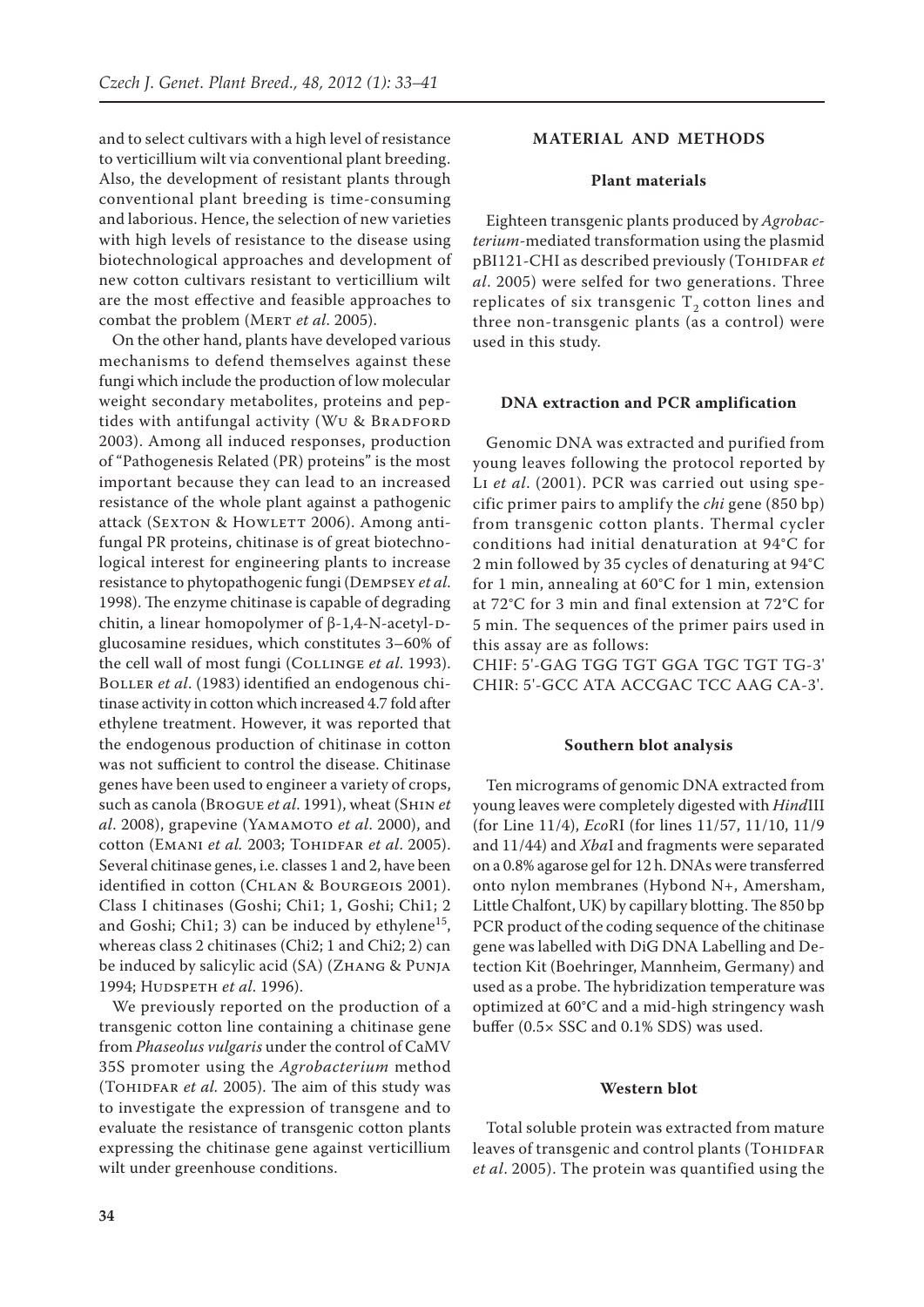Bradford reagent (BRADFORD 1976). Ten micrograms of protein from each sample were fractionated on 13% SDS-polyacrylamide gel as described by Laemmli (1970). Western immunoblot analysis for *chi* gene was performed as described by Ghareyazie *et al*. (1997). After electrophoresis, protein was transferred onto nitrocellulose membranes in a BioRad Transblot apparatus (Bio-Rad, Richmond, USA) at 30V for 8 h. The membrane was then probed with an anti-chit-I anti-serum (1:2000) and the goat anti-rabbit IgG alkaline phosphatase conjugated antibody (1:2000) (Gibco, Eggenstein, Germany) was used as the secondary antibody.

# *Verticillium dahliae* **resistance assays on cotton seedlings**

SS<sub>4</sub> isolate of *V. dahliae* was obtained from infected cotton fields in Gorgan, Iran. This isolate was used to produce a conidial suspension by growing on PDA plates for 4–7 days. Plates were flooded with sterile water and agitated with a glass rod. Approximately 0.5 ml of this conidial suspension was used to inoculate potato dextrose broth cultures in conical flasks that were grown under vigorous shaking (100 rpm) for 3 to 7 days at 24°C. The liquid cultures were filtered through cheesecloth, and the conidial concentration was determined using a haemocytometer. Conidial concentrations were adjusted to  $10^6$  conidia/ml with sterile water. Plants at the 6–8 leaf stage were inoculated by a stem puncture method (McFADden *et al*. 2001). Genotype response to *V. dahliae*  inoculation was evaluated based on foliar disease symptoms, vascular discoloration and plant height. Four to eight weeks after inoculation, foliar symptoms were scored on a 1–5 scale as follows (McFadden *et al*. 2004):

- $0 = no$  stunting nor leaf necrosis,
- $1 = no$  stunting with partial necrosis visible in leaf or cotyledon,
- 2 = mild stunting and/or partial necrosis of more than one leaf or cotyledon,
- 3 = moderate stunting and/or necrosis visible in more than a half of the foliar tissue of the plant,
- 4 = pronounced stunting and necrosis visible in each leaf,
- $5 =$  dead plant.

Scoring for vascular browning was made on a 1–5 scale as follows (McFADDEN *et al.* 2004):

 $0 = no$  vascular discoloration,

- 1 = discoloration restricted to the base of the stem only,
- $2 =$  discoloration of the "internode  $0$ " (hypocotyl) region of the stem below the cotyledons,
- 3 = discoloration of the stem above the cotyledons,
- 4 = complete vascular discoloration of the stem,  $5 =$  dead plant.

Vascular discoloration was visually evaluated by cutting the stems. Non-transgenic plant lines were inoculated with distilled water as negative controls. The plant height was measured at day 42 post inoculation.

#### **RESULTS**

#### **PCR analysis**

PCR analysis was carried out primarily to confirm the transgenic nature of  $T<sub>2</sub>$  plants. The 850 bp fragment was amplified from nuclear DNA for all transgenic plants tested. No amplification was observed for non-transgenic plants. The same amplification was observed when the plasmid pBI121-CHI was used as the template. Based on the progeny analysis by PCR amplification three out of the six  $T<sub>2</sub>$  lines studied were found homozygous.

## **Southern blot analysis**

Figures 1–3 show Southern blot analysis of the transgenic  $T<sub>2</sub>$  lines. A 850 bp PCR product of the coding sequence of the *chi* gene was used as a probe. Hybridization to undigested DNA occurred exclusively at high molecular weight, indicating the integration of the gene into the cotton genome. When the DNA was digested with *Hind*III, an expected fragment of approximately 2.1 Kb that included the entire coding sequence of *chi* gene promoter and the terminator was obtained for transgenic line # 11/4. On the other hand, when the DNA was digested with *Eco*R1, an expected fragment of approximately 1.3 Kb that included the entire coding sequence of *chi* gene and the terminator was obtained for transgenic lines # 11/57, 11/10, 11/9 and 11/44 (Figure 1 and 3). These results showed that at least one intact copy of the *chi* gene was integrated into the cotton genome. Furthermore, once the DNA was digested with *Xba*I, only one band was detected for all the studied transgenic lines except for line # 11/57,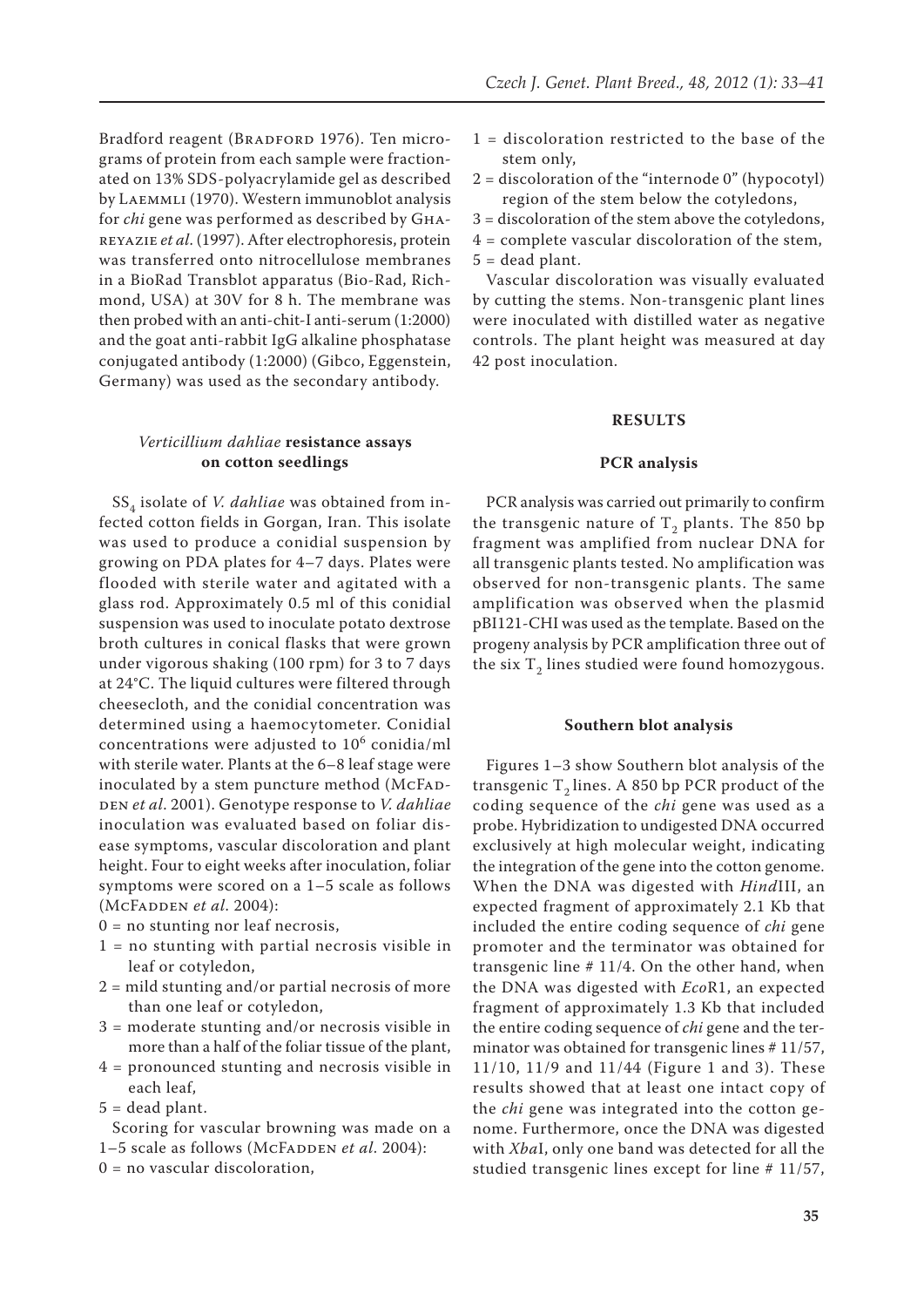

Figure 1. Southern blot analysis; *Hind*III digested DNA: lane 1 – 1.0 kb plus DNA ladder (Gibco BRL); lane 2 – digested DNA from transgenic line  $\#$  11/4; lane 3 – undigested DNA from transgenic line # 11/4; lane 4 – digested DNA from untransformed plant; lane 5 – undigested DNA from untransformed plant; lane 6 – digested plasmid pBI121-BCH





Figure 3. Southern blot analysis; *Xba*1 digested DNA: lane M, 1.0 kb DNA ladder (Fermentas); lane 1 – digested DNA from transgenic line # 11/10; lane 2 – digested DNA from transgenic line # 11/9; lane 5 – digested DNA from transgenic line  $\#$  11/57; lane 6 – digested DNA from transgenic line # 11/44; lane 9 – digested DNA from untransformed plant; *EcoR*1 digested DNA, lane 3 – digested DNA from transgenic line # 11/10; lane 4 – digested DNA from transgenic line # 11/9; lane 7 – digested DNA from transgenic line # 11/57; lane 8 – digested DNA from transgenic line # 11/44; lane 10 – digested DNA from untransformed plant



Figure 2. Southern blot analysis; *Xba*1digested DNA: lane 1 – 1.0 kb plus DNA ladder (Gibco BRL); lane  $2$  – digested DNA from transgenic line # 11/4; lane 3 – undigested DNA from transgenic line # 11/4; lane 4 – digested DNA from untransformed plants; lane 5 – undigested DNA from untransformed plants

Figure 4. Western blot analysis of chitinase (*chi*) gene expression in a leaf extract of three different transgenic  $T<sub>2</sub>$  cotton lines; ten µg of total soluble protein was loaded in each well; lane 1 – molecular size markers in kDa; lane 2–4 – leaf extracts from transgenic lines; lane 5 – extracts from untransformed plant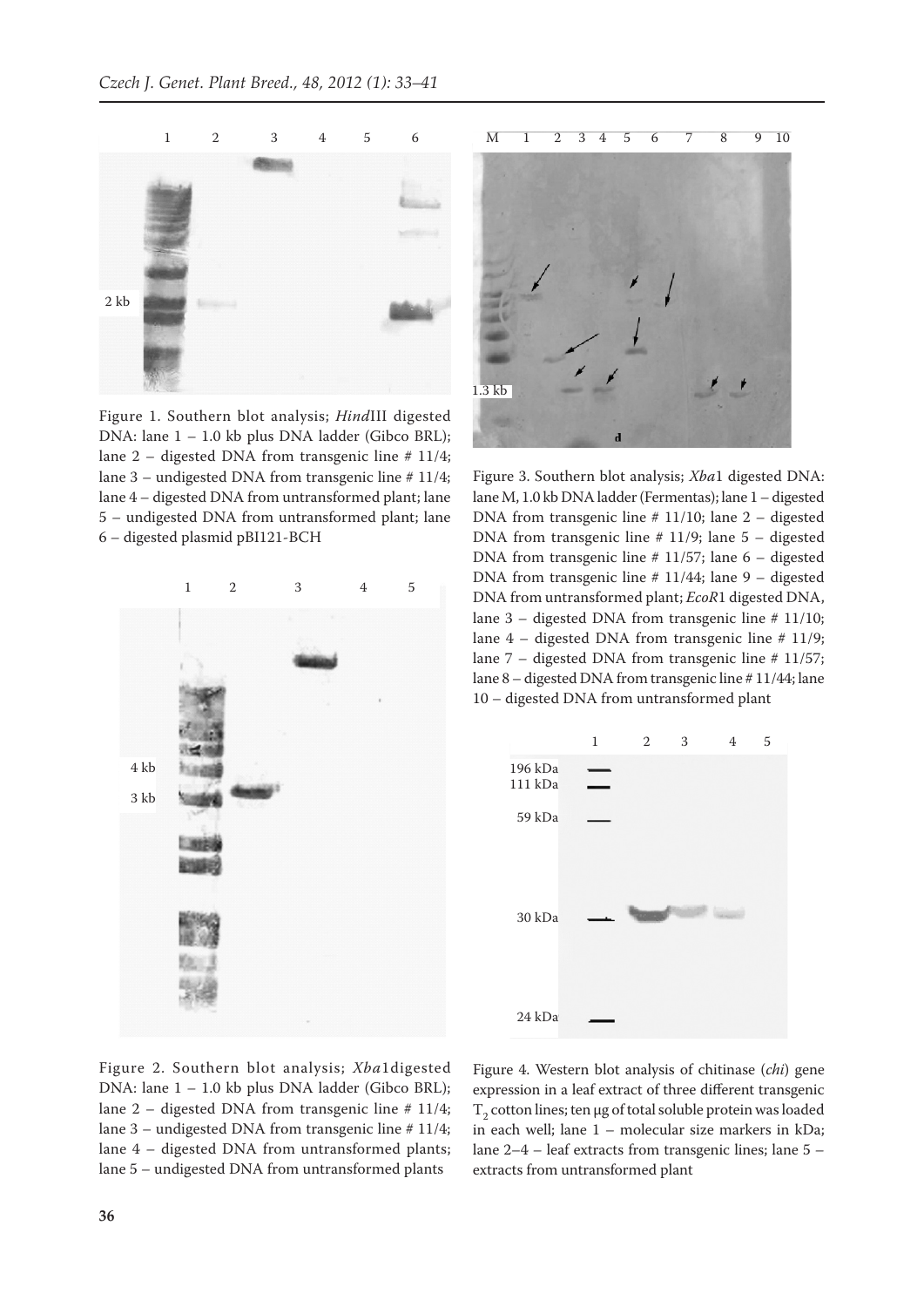

Figure 5. Responses of transgenic T<sub>2</sub> plants and non-transgenic cotton plant to *Verticillium dahliae* inoculation;<br>A – vascular discoloration; B – foliar symptoms; C – plant height (in cm)

which resulted in the production of two bands (Figure 3). Since there was only one *Xba*I site in the T-DNA, this finding revealed the presence of only one single copy of the transgene in transgenic lines # 11/4, 11/9, 11/10 and 11/44 and two copies of the transgene in line # 11/57. No hybridization signal could be detected for the DNA extracted from non-transgenic plants.

### **Western blot analysis**

The accumulation of chitinase from *Phaseolus vulgaris* in transformed cotton was examined by Western blot analysis using the anti-chit-I polyclonal antiserum. A specific positive band of 32 kDa, which was consistent with the molecular weight of *Phaseolus vulgaris* chitinase, was detected in extracts from homozygous transgenic lines. In contrast, no band was detected in extracts from untransformed plants (Figure 4). Transgenic cotton line 11/4 expressing a heterologous chitinase gene from *Phaseolus vulgaris* exhibited a higher signal as compared to those of the other lines.

### **Evaluation of resistance to** *V. dahliae*

All six  $T_2$  homozygous lines evaluated in the greenhouse were significantly more resistant to *V. dahliae* than the control plants (*P* < 0.05). Three transgenic lines expressed similar levels of resist-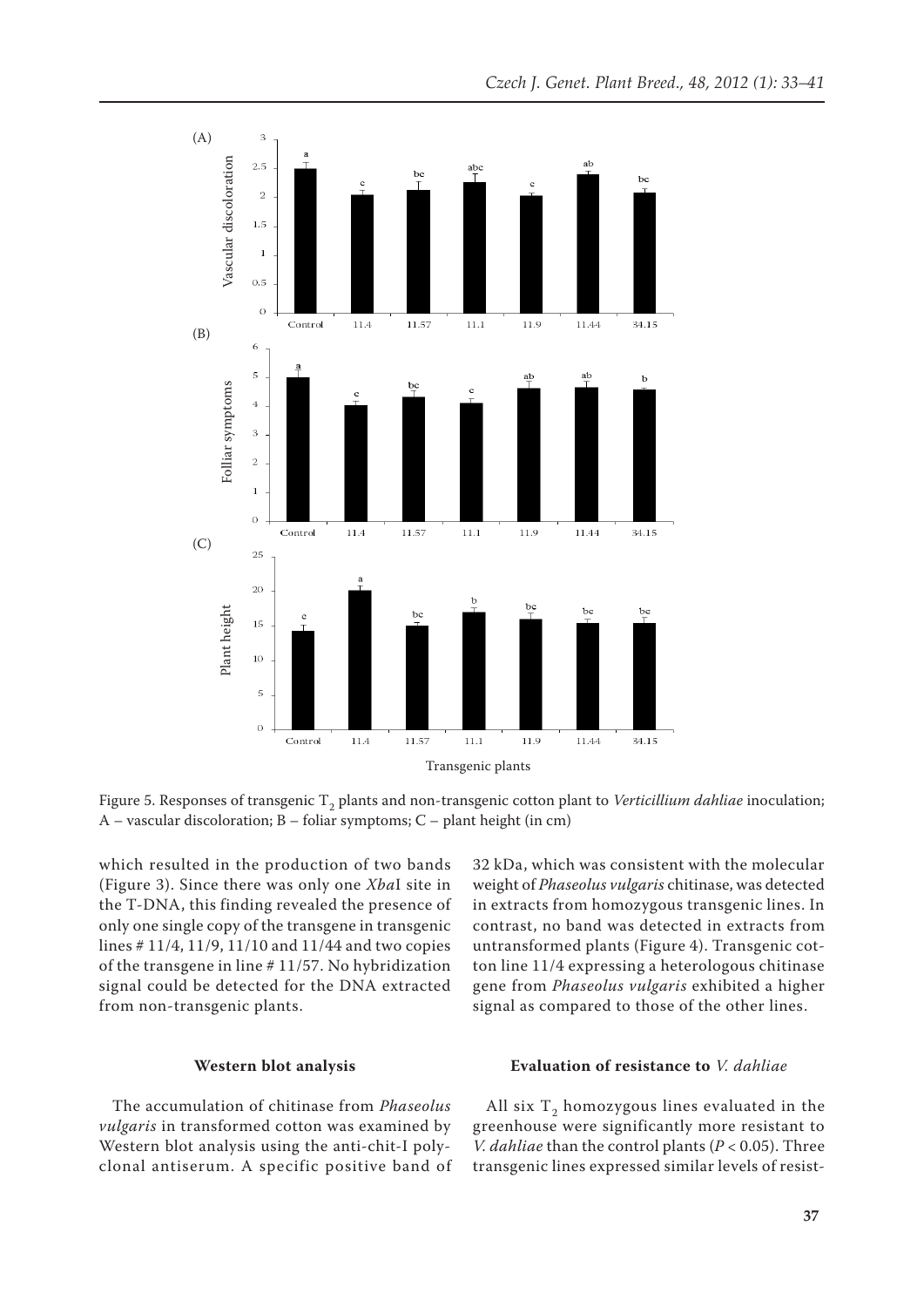





Figure 6. Comparison of a transgenic cotton plant expressing a bean chitinase gene with the non-transgenic control plant; A – disease symptoms (leaf coloration) after inoculation with 10<sup>6</sup> conidia ml/l suspension of *V. dahliae*; B and C – vascular browning in cotton plants inoculated with  $10^6$  conidia ml/l suspension,  $B$  – horizontal and  $C$  – vertical cutting of the stem; a – untransformed plant inoculated with distilled water; b – transformed plant inoculated with  $10^6$  conidia ml/l suspension; c – untransformed plant inoculated with  $10^6$  conidia ml/l suspension

ance. The foliar symptoms observed in the transformed lines ranged from 4.4 to 4.6, compared to 5.0 for the control, while their vascular discoloration ranged from 2.05 to 2.6, compared to 2.8 for the control (Figure 5A and B). The plant height measured in the transformed lines was in the range of 15.05 to 20.0 cm, compared to 13.04 cm for the control (Figure 5C).

The plant height in the transgenic plants was significantly higher than that of the control  $(P < 0.05)$ . The disease was assessed in the transgenic lines based on two criteria; the plant height and the foliar and vascular symptoms. Data pooled from foliar and vascular symptoms were scored over a range of disease responses from resistant to susceptible. For transgenic lines that showed clear-cut resistance or susceptibility, there was no difference between the two scoring methods. Line 11/4 was the most resistant line as judged by the distribution of vascular browning scores, foliar symptoms, and plant height (Figure 6).

# **DISSCUSSION**

*Verticillium dahliae* is a serious disease of cotton and has resulted in significant economic losses around the world. Available resistance to *Verticillium dahliae* in cotton is inherited in a quantitative manner. Three loci (CM12, STS1, 3147-2) have significant effects on resistance to verticillium wilt. Two loci are located on LG-1 and one on LG-2 and both linkage groups are located on chromosome 11 (BOLEK *et al.* 2005). In previous studies, the involvement of chitinase in the cotton defence mechanism against fungal diseases was revealed using different genotypes with different levels of resistance (McFADDEN et al. 2001; EMANI et al. 2003; Li *et al*. 2003). Boller *et al*. (1983) demonstrated that there was an increase in chitinase activity in cotton after ethylene treatment. CHLAN and Bourgeois (2001) showed that buffer extracts of ethylene-treated cotton tissues contained a chitinase protein that had a chitinolytic activity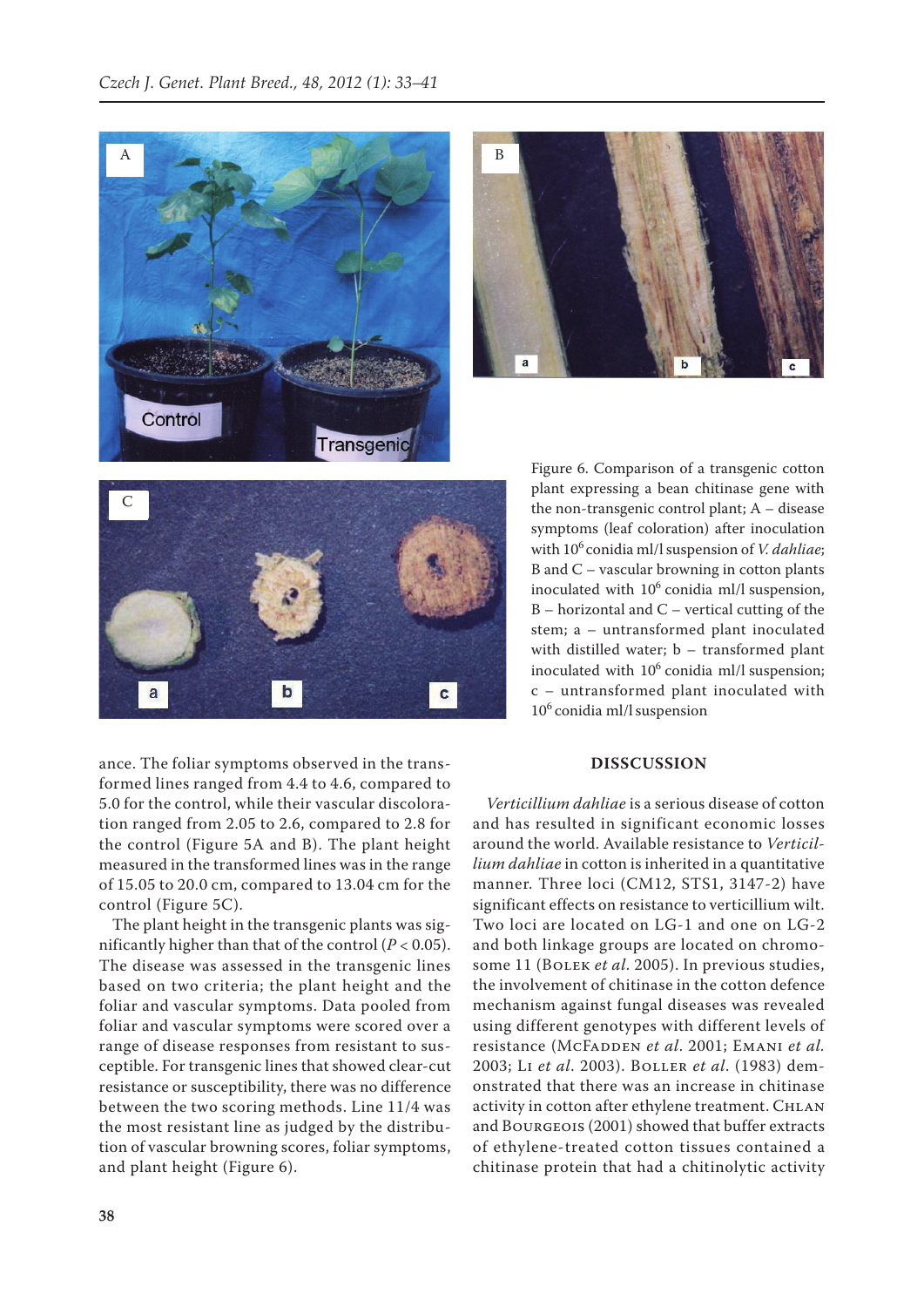and cross-reacted with its specific antibody. This protein was present in the treated extracts, but not detectable in control tissue extracts. Consistently with these results, Emani *et al*. (2003) also showed that the expression of the defence response gene endochitinase in transgenic cotton led to resistance against *V. dahliae* in a greenhouse.

The role of chitinase in plant defence against a fungal attack has been documented very well (Leah *et al*. 1991; Lawrence & Novak 2006). This enzyme is a glycanohydrolase which limits the fungal growth by degrading poly [β-1,4-N-acetylβ-D-glucosamine], i.e. chitin, the major structural polysaccharide of the fungal cell wall including the cell wall of *V. dahliae* (ADAMS 2004). Hence, chitinases hydrolyse the chitin in fungal hyphae and restrict the fungal growth without causing damage to the plant cell.

In this study it was shown that the expression of chitinase gene enhanced the resistance of cotton against *V. dahliae* infection under greenhouse conditions. The presence of only one band in *Hind*III and *Eco*RI digested sample confirmed that at least one copy of the intact *chi* gene and its promoter were stably integrated into the cotton genome. Moreover, since there was only one *Xba*I site in the T-DNA, the presence of one and two bands in the *Xba*I digested samples revealed the presence of only one single copy of the transgene in transgenic lines # 11/4, 11/9, 11/10 and 11/44 and two copies of the transgene in line # 11/57, respectively. This reduces the chance of silencing since the cytosine methylation silencing has been shown to be triggered by the presence of multiple copies of a transgene (L<sub>I</sub> *et al.* 2002; BUTAYE *et al.* 2005). Stability of gene expression was assured by high levels of chitinase expression in  $T_2$  plants. The level of bean chitinase expression in  $T_2$  plants varied as revealed by Western blotting. Strong expression of the gene in some of the transgenic lines could be related to their position in the genome. A few transgenic lines, i.e. 10/11 and 38/9, showed no positive immunoreactive signal in Western blotting despite the confirmed integration of the transgene in their genome (data not shown). This might be attributed to a positional effect and/or gene silencing which is one of the models used for explaining differences in transgene expression (Meyer 1985).

There are a few reports on the production of cotton transgenic plants with improved resistance to fungal diseases using a chitinase gene (Brogue

*et al*. 1991; Grisson *et al*. 1996; Emani *et al.* 2003). Chitinase genes of different origins have also been transferred into rice (Nishizawa *et al*. 1999), grapevine (Үлмлмото *et al.* 2000), Italian ryegrass (Takahashi *et al*. 2004) and wheat (Shin *et al*. 2008) in order to control *Magnaporthe grisea*, *Uncinula necator*, *Puccinia coronata* and *Fusarium graminearum*, respectively. Moderate to strong resistances were reported in those studies. To the best of our knowledge, a few reports exist on the transformation of cotton using antifungal genes (Emani *et al*. 2003; Rajasekaran *et al*. 2005). However, to date there has been no published report on the overexpression of a bean chitinase gene in cotton. Furthermore, complete resistance against any fungal disease by transferring a single gene encoding a defence protein has not been reported either.

In the present study, homozygous lines expressing levels of improved resistance were identified. All the transgenic  $T<sub>2</sub>$  lines except two lines, i.e. # 10/11 and 38/9, showed improved resistance. This was further confirmed by the Western blot findings where no chitinase expression was observed for lines  $# 10/11$  and 38/9. McFADDEN *et al.* (2001) reported that  $T<sub>3</sub>$  cotton plants expressing chitinase protein in comparison with non-transgenic ones showed a lower reduction in their height after 6 weeks from inoculation due to verticillium infection. The rate of reduction in control and transformed plants was 30% and 10%, respectively. The difference between the results obtained in this study and those of McFADDEN et *al*. (2001) may be explained by differences in their integration position that could have affected the expression levels. When the transgenic  $T<sub>2</sub>$  plants were challenged with *V. dahliae* in the present study, they developed fewer necrotic areas than non-transgenic plants, resulting in an overall improved level of resistance. It could be assumed that this improved resistance was due to the activity of the chitinase enzyme encoded by the bean chitinase gene, leading to the hydrolysis of chitin. It has also been suggested that glycosidic fragments released by degradation of chitin can serve as elicitors of additional plant defence responses (Kurosaki *et al.* 1987).

Chitinase genes used in the previous studies encoded basic chitinase proteins (Zhang & Punja 1994; Nishizawa *et al.* 1999; Takahashi *et al.* 2004; Tohidfar *et al*. 2005; Shin *et al.* 2008). Acidic chitinases have been shown to have an-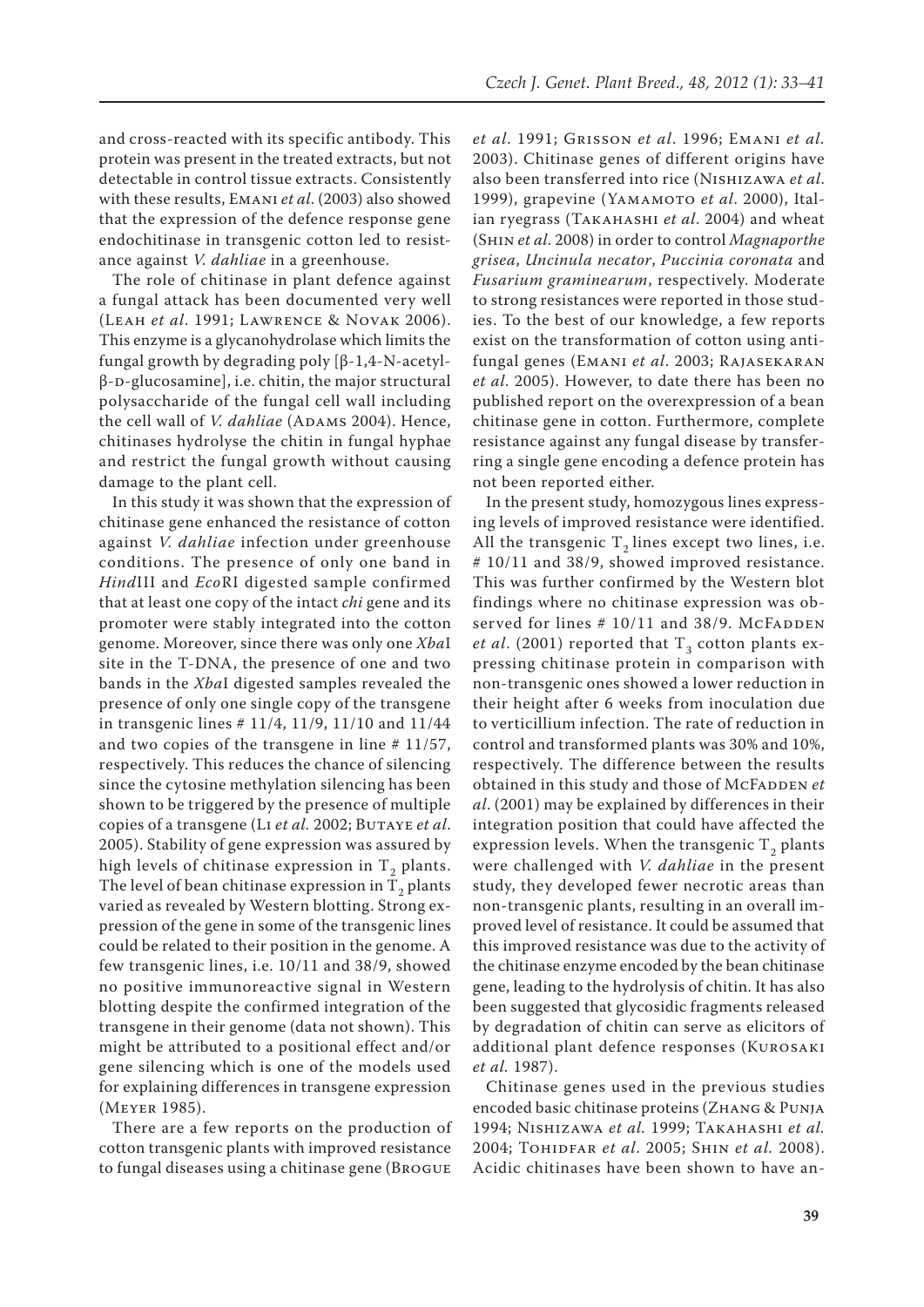tifungal activity *in vitro* (Zhang & Punja 1994; TOHIDFAR *et al.* 2005) similar to that of basic chitinases (Schlumbaum *et al*. 1986). This study was a pioneer report on the *in vivo* effective application of an acidic chitinase. The transgenic plants tested in this study clearly demonstrated an improved level of resistance to fungi in comparison with the control.

*Acknowledgements.* The authors would like to thank Dr. E. van Deventer (Zeneca MOGEN, Leiden, The Netherlands) for providing both anti-glucanase I and anti-chitinase I antisera. Our appreciation is also extended to Dr. B. GHAREYAZIE and Dr. BANDEHAGE for their valuable comments on the manuscript.

# **References**

- ADAMS D.J. (2004): Fungal cell wall chitinases and glucanases. Microbiology, **150**: 2029–2035.
- Bolek Y., El-Zik K.M., Pepper A.E., Bell A., Magill C.W., Тнахтом Р.М., REDDY O. (2005): Mapping of verticillium wilt resistance genes in cotton. Plant Science, **168**: 1581–1590.
- Boller T., Gehri A., Mauch R., Vögeli U. (1983): Chitinase in bean leaves: Induction by ethylene purification, properties and possible function. Planta, **157**: 22–31.
- BRADFORD M.M. (1976): A rapid and sensitive method for the quantification of microgram quantities of protein utilizing the principle of protein-dye binding. Analytical Biochemistry, **72**: 248–254.
- Brogue K., Chet I., Holliday M., Cressman R., Biddle P., Knoltown S., Mauvais C.J., Broglie R. (1991): Transgenic plants with enhanced resistance to the fungal pathogen *Rhizoctonia solani*. Science, **254**: 1194–1197.
- Butaye K.M.J., Cammue B.P.A., Delaure S.L., De Bolle M.F.C. (2005): Approaches to minimize variation of transgene expression in plants*.* Molecular Breeding, **16**: 79–91.
- Chlan C.A., Bourgeois R.P. (2001): Class I chitinases in cotton (*Gossypium hirsutum*): characterization, expression and purification. Plant Science, **161**: 143–154.
- Collinge D.B., Kragh K.M., Mikkelsen J.D., Nielsen K.K., RASMUSSEN U., VAD K. (1993): Plant chitinases. The Plant Journal, **3**: 31–40.

Dempsey D.A., Silva H., Klessig D.F. (1998): Engineering disease and pest resistance in plants: Trends in Microbiology, **6**: 54–61.

Emani C., Garcia J.M., Lopata-Finch E., Pozo M.J., Uribe P., Kim D.-J., Sunilkumar G., Cook D.R.,

Kenerley Ch.M., Rathore K.S. (2003): Enhanced fungal resistance in transgenic cotton expressing an endochitinase gene from *Trichoderma virens.* Plant Biotechnology Journal, **1**: 321–336.

- Ghareyazie B., Alinia F., Menguito C.A., Rubia L.G., Palma J.M., Liwanag E.A., Cohen M. B., Khush G. S., BENNETT J. (1997): Enhanced resistance to two stem borers in an aromatic rice containing a synthetic *cryIA(b)* gene. Molecular Breeding, **3**: 401–414.
- Grisson R., Grezes-Besset B., Schneider M., Lucante N., Olsen L., Leguay J.J., Toppan A. (1996): Field tolerance to fungal pathogens of *Brassica napus*  constitutively expressing a chimeric chitinase gene. Nature Biotechnology, **14**: 643–646.
- Hudspeth R.L., Hobbs S.L., Anderson D.M., Grula J.W. (1996): Characterization and expression of chitinase and 1,3-betaglucanase genes in cotton. Plant Molecular Biology, **31**: 911–916.
- Kurosaki F., Tashiro N., Nishi A. (1987): Secretion of chitinase from cultured cells treated with fungal mycelium walls. Physiological and Molecular Plant Pathology, **31**: 211–216.
- Laemmli U.K. (1970): Cleavage of structural proteins during the assembly of the head of bacteriophage T4. Nature, **227**: 680–685.
- Lawrence S.D., Novak N.G. (2006): Expression of poplar chitinase in tomato leads to inhibition of development in Colorado potato beetle. Biotechnology Letters, **28**: 598–599.
- Leah R., Tommerup H., Svendsen I., Mundy J. (1991): Biochemical and molecular characterization of three barley seed proteins with antifungal properties. Journal of Biological Chemistry, **266**: 1564–1573.
- Li H., Luo J., Hemphill J.K., Wang J.T., Gould J.H. (2001): A rapid and high yielding DNA miniprep for cotton (*Gossypium spp.*)*.* Plant Molecular Biology Reporter, **19**: 1–5.
- Li X.-G., Chen S.-B., Lu Z.-X., Chang T.-J., Zeng Q.-C., Zhu Z. (2002): Impact of copy number on transgene expression in tobacco. Acta Botanica Sinica, **44**: 120–123.
- Li Y.Z., Zheng X.H., Tang H.i., Zhu J.W., Yang J.M. (2003): Increase of ß-1,3-glucanase and chitinase activities in cotton callus cells treated by salicylic acid and toxin of *Verticillium dahliae.* Acta Botanica Sinica, **45**: 802–808.
- McFadden H., Chapple R., Deffeyter R., Dennis E. (2001): Expression of pathogenesis-related genes in cotton stems in response to infection by *Verticillium dahliae*. Physiological and Molecular Plant Pathology, **58**: 119–131.
- McFadden H., Beasley D., Brubaker C.L. (2004): Assessment of *Gossypium sturtianum* and *G. australe* as